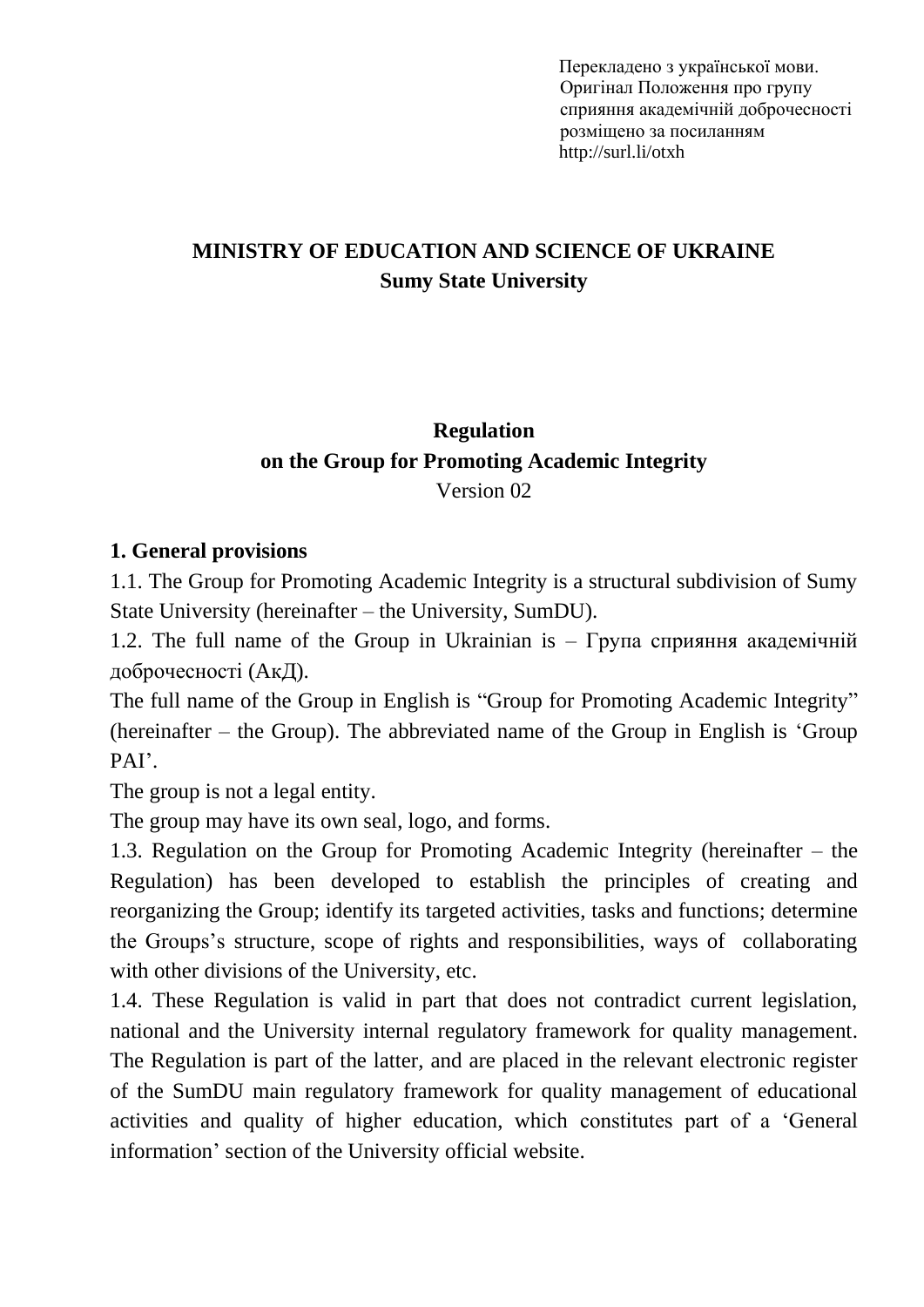1.5. The Group aims to promote adherence to the principles of academic integrity and ethics of academic relations in the educational and scientific activities of the University.

1.6. In its activities, the Group is guided by the current legislation of Ukraine, the regulatory framework of the national and intra-university levels, this Regulation, orders and directives of relevant officials.

#### **2. Main tasks and functions**

2.1. The main tasks of the Group are as follows:

- coordinating adherence to the norms of academic integrity and ethics of academic relations (hereinafter - academic integrity) as an element of internal system of quality assurance in educational activities and higher education (Academic integrity), as well in scientific research (Research integrity) at the University;
- developing and updating regulatory framework and information base of the University that pertain to the system and mechanisms of promoting principles of academic integrity, procedures for preventing, detecting and considering cases of academic integrity violation in educational and scientific activities of the University;
- popularizing adherence to the norms of academic integrity as one of the fundamental principles of the University corporate culture by students, academic and research staff, as well as other categories of employees (hereinafter - University staff);
- controlling adherence to the academic integrity principles in educational and scientific research activities of the University, including publication of academic texts;
- promoting implementation of modern technologies to combat manifestations of academic dishonesty at SumDU, including effective system for preventing and detecting academic plagiarism in the works of students and the University staff;
- creating effective mechanisms of involving all stakeholders (the Rector and administrative staff, the Group for providing educational programmes, employees, applicants for higher education, graduates, employers, etc.) in popularization of academic integrity in academic processes.
- 2.2. In accordance with the main tasks, the Group's functions are as follows: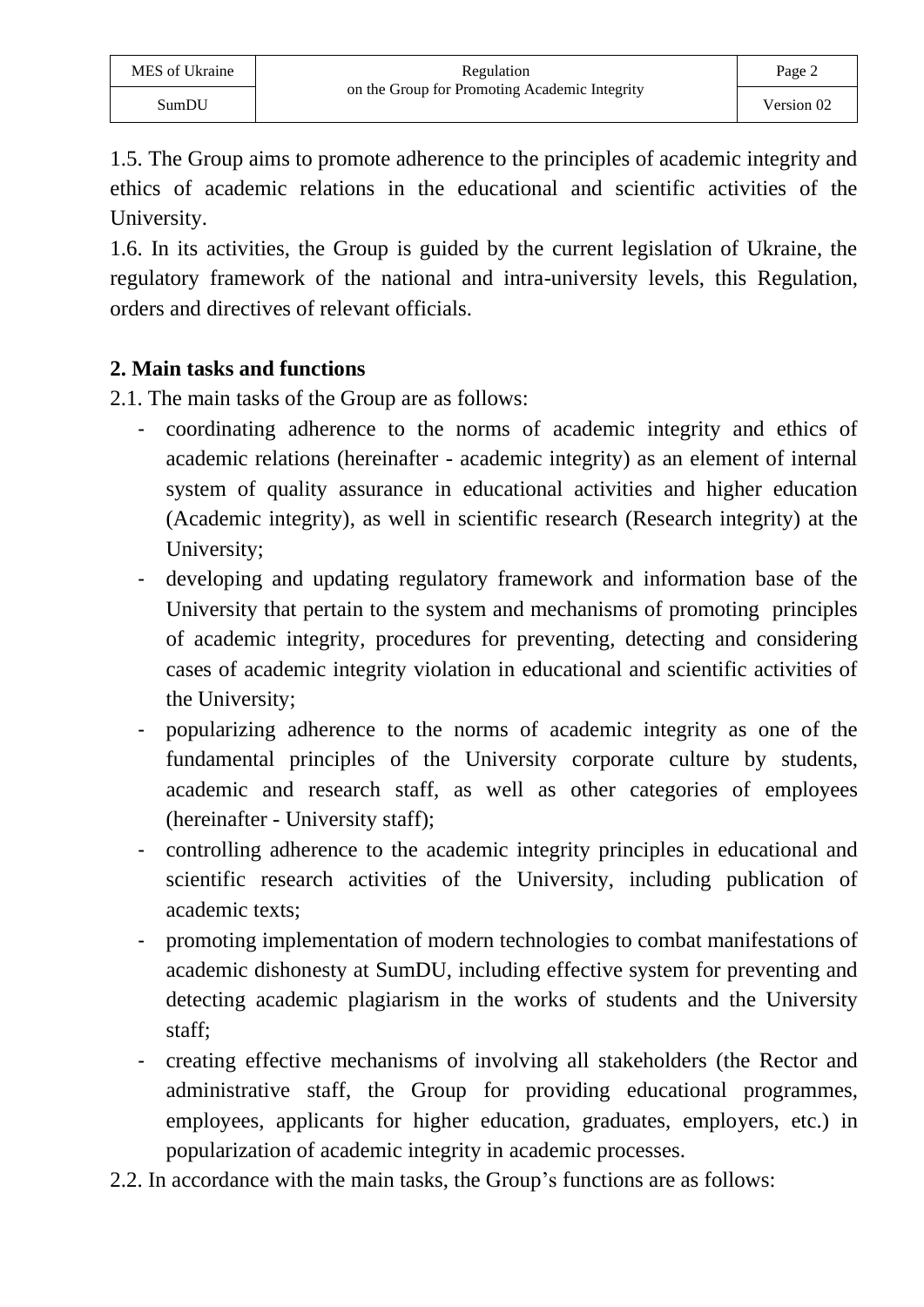- conducting promotional and information technology events (trainings, seminars, open lectures, training modules on academic writing and adherence to the principles of academic integrity, etc.);
- ensuring functioning of an effective University academic integrity system, as well as the system of preventing and detecting academic plagiarism in the works of students and the University staff;
- monitoring and interviewing on cases of academic integrity violation by students and the University staff;
- publishing periodic open reports on the level of compliance with the principles of academic integrity and ethics of academic relations at the University;
- providing consultancy services on ways to build the culture of academic integrity in the University structural units;
- conducting research on academic integrity;
- developing information materials (memos, road-maps, etc.) on the issues of academic integrity.

2.3. The Group tackles the issues in paragraph 2.1 and perfoms the functions in paragraph 2.2. in collaboration with the University divisions in accordance with the core activities of the latter.

#### **3. Organizational structure, management and staffing**

3.1. The Group is managed by the Head who is appointed by the Rector's order and reports directly to the First Vice-Rector. On the issues related to academic integrity in scientific research activities, the Group interacts with the units subordinated to the Vice-Rector for Research, on other issues – with the units that are under the Vice-Rector for Scientific and Pedagogical Work.

3.2. The job description of a Head of the Group is developed by the First Vice-Rector and approved by the Rector. The job responsibilities of the Head of the Group are related to ensuring the Group's work on performing its main tasks and functions.

3.3. The organizational structure of the Group includes the Laboratory of Academic Integrity Research (hereinafter - the Laboratory) headed by the Group Deputy Head. The Laboratory studies and implements the best world practices in developing effective mechanisms of preventing academic dishonesty, conducts surveys of the key stakeholders, research integrity in academic activities.

3.4. The Group Deputy Head:

- acts as the Group Head in the absence of the latter (in regulated cases);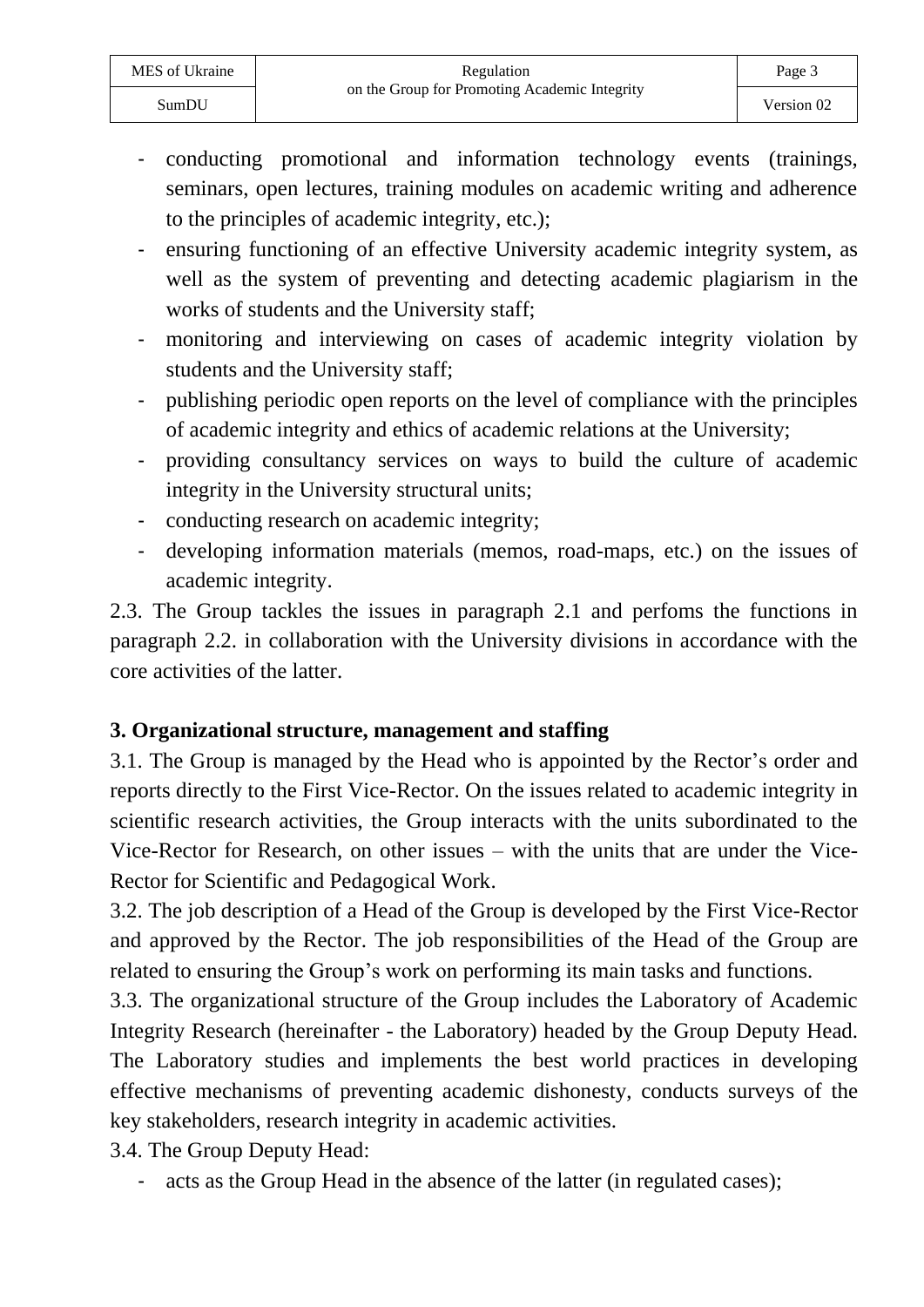- organizes, develops, controls and manages Research integrity at the University level;
- organizes and conducts surveys of the University main stakeholders on the issues of academic integrity in educational activities and research;
- oversees the process of signing Declarations of compliance with academic integrity regulations by all participants of the educational and scientific processes at SumDU;
- prepares documents on the cases of academic integrity violation and submits them to the University Ethics and Conflict Management Commission to consider;
- cooperates with the Students' Government bodies, Students' Agency for Cooperation in Education Quality, and Scientific Association of Students, Postgraduate and Doctoral Students and Young Scientists on planning activities to promote academic integrity issues among students.

3.5. The Group is structured and staffed in accordance with the tasks set, which is approved by the order of the Rector and may vary following the approval of changes in the manner prescribed by the Rector.

3.6. The tasks and functions of the Group are performed by its staff and/or the University staff who are appointed responsible for performing certain functions of the Group. If necessary, part of the Group's tasks may be performed by other employees, on a part-time basis, or by concluding civil law contracts and agreements.

3.7. The responsibilities, tasks and competences of the Group staff are regulated by the Head of the Group in accordance with these Regulations and employees' standard job descriptions based on the current legal framework.

3.8. Job descriptions of the Group staff are developed by the Head of the Group, agreed on and approved in strict accordance with the established procedures.

### **4. Planning activities and reporting**

4.1. The Group's activities are based on the approved work plans, orders and senior officials' instructions, and, following the established procedures, on the applications from other structural subdivisions of SumDU.

4.2. The Group reports on the results of its activities and implementation of work plans in the manner prescribed for the University divisions.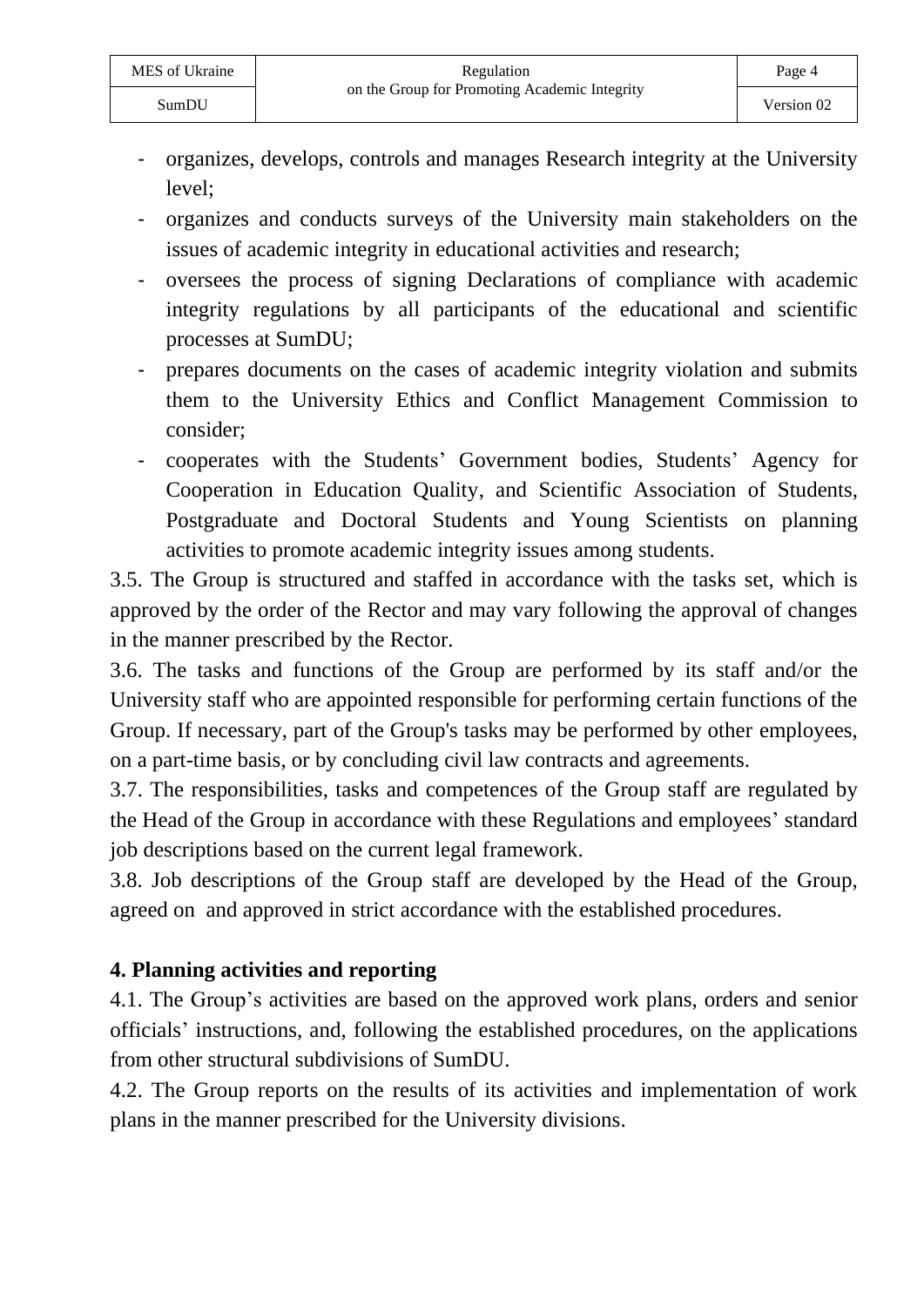4.3. Within its powers, the Group carries out organizational activities; coordinates and monitors activities in the relevant areas of other structural units' work, including off-campus and separate divisions.

4.4. To perform the functions and powers within its competences, the Group has the right to request the necessary information from other structural units of the University, regardless of their subordination, within the limits set by law.

### **5. Material and technical supplies**

5.1. The Group is located and operates on the material and technical base of the University.

5.2. The accounting and financial operations of the Group are carried out by the relevant structures of the University.

5.3. The Group has the right to use the assets allocated to it exclusively for the purposes of conducting its core activities. Control over the proper use of assets is carried out by the relevant departments of the University.

5.4. The Group has the right to use the material and technical base and equipment of other structural subdivisions following the established procedures.

5.5. Responsibility for keeping the Group's tangible assets lies with the Group's property custodian appointed by the Rector's order.

#### **6. Financial and economic activities**

6.1. The Group's activities are financed from the University general and special funds, including:

- funds accumulated on the sub-accounts of the University departments (in case of completing the relevant orders following the prescribed procedures);
- revenues from providing paid services on information and analytical support of scientific activities;
- revenues from implementation of grant projects;
- sponsorship from organizations, enterprises, institutions and citizens;
- revenues from other law-abiding sources.

6.2. The Group's money is accumulated and accounted on the University special fund accounts, including the Group's sub-account.